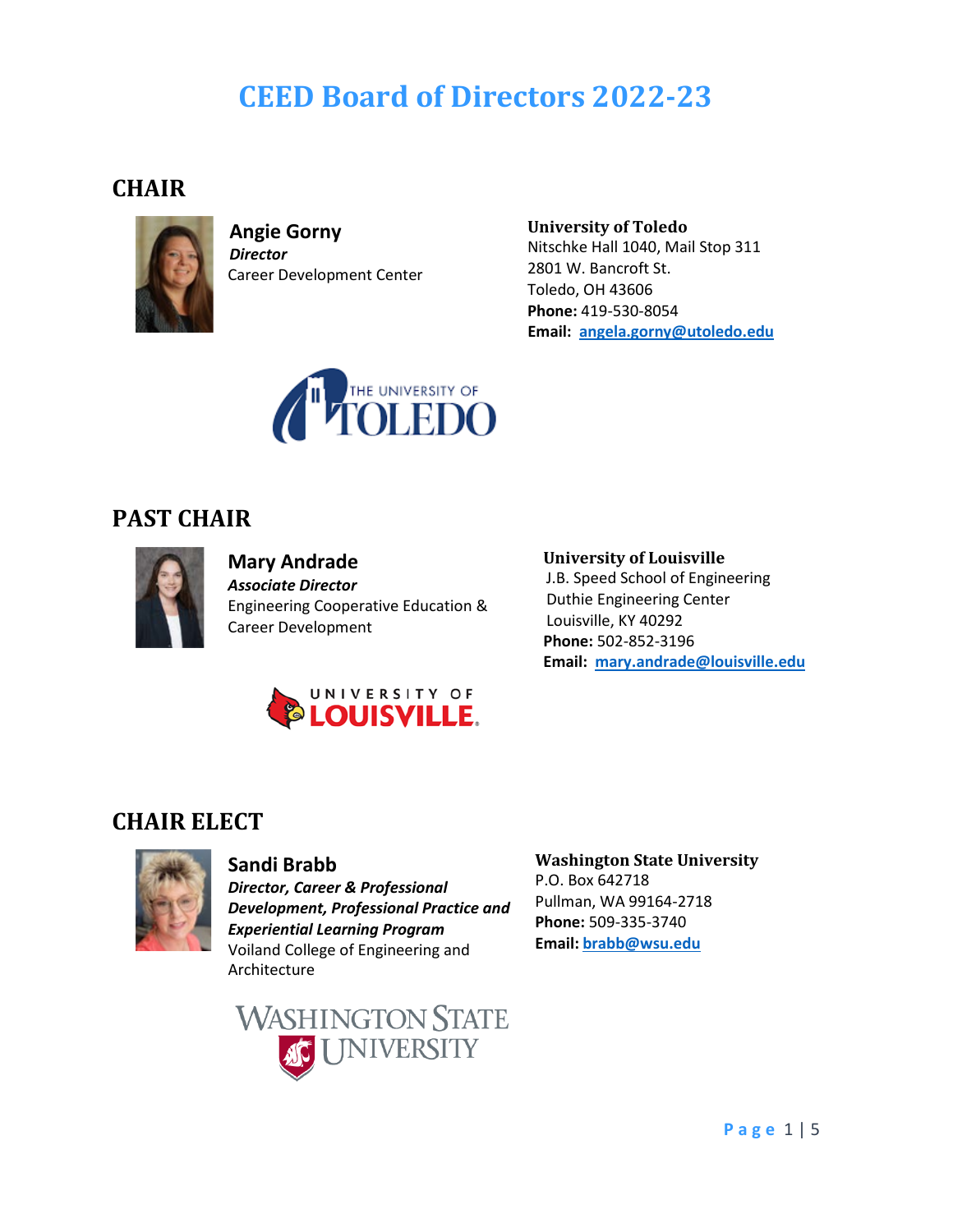### **SECRETARY**



**Alison Fecher** *Cooperative Education Advisor* Center for Career and Professional Development



316 Hendrix Student Center 720 McMillan Road Box 344007 Clemson, SC 29634-4007 **Phone:** 864-656-2497 **Email[: afecher@clemson.edu](mailto:afecher@clemson.edu)**



### **TREASURER**



**Monique Elmore** *Cooperative Education Advisor* Center for Career and Professional Development



**Clemson University**

316 Hendrix Student Center 720 McMillan Road Box 344007 Clemson, SC 29634-4007 **Phone:** 864-656-3150 **Email[: moniqug@clemson.edu](mailto:moniqug@clemson.edu)**

### **ACADEMIC REPRESENTATIVE – COOPERATIVE EDUCATION**



**Hang (Helen) Chen** *Unit Head & Associate Provost* Career Center



#### **University of Cincinnati**

STEGER 830C 2801 UC Main Street Cincinnati, OH 45221-0115 **Phone:** 513-556-4632 **Email: [hang.chen@uc.edu](mailto:hang.chen@uc.edu)**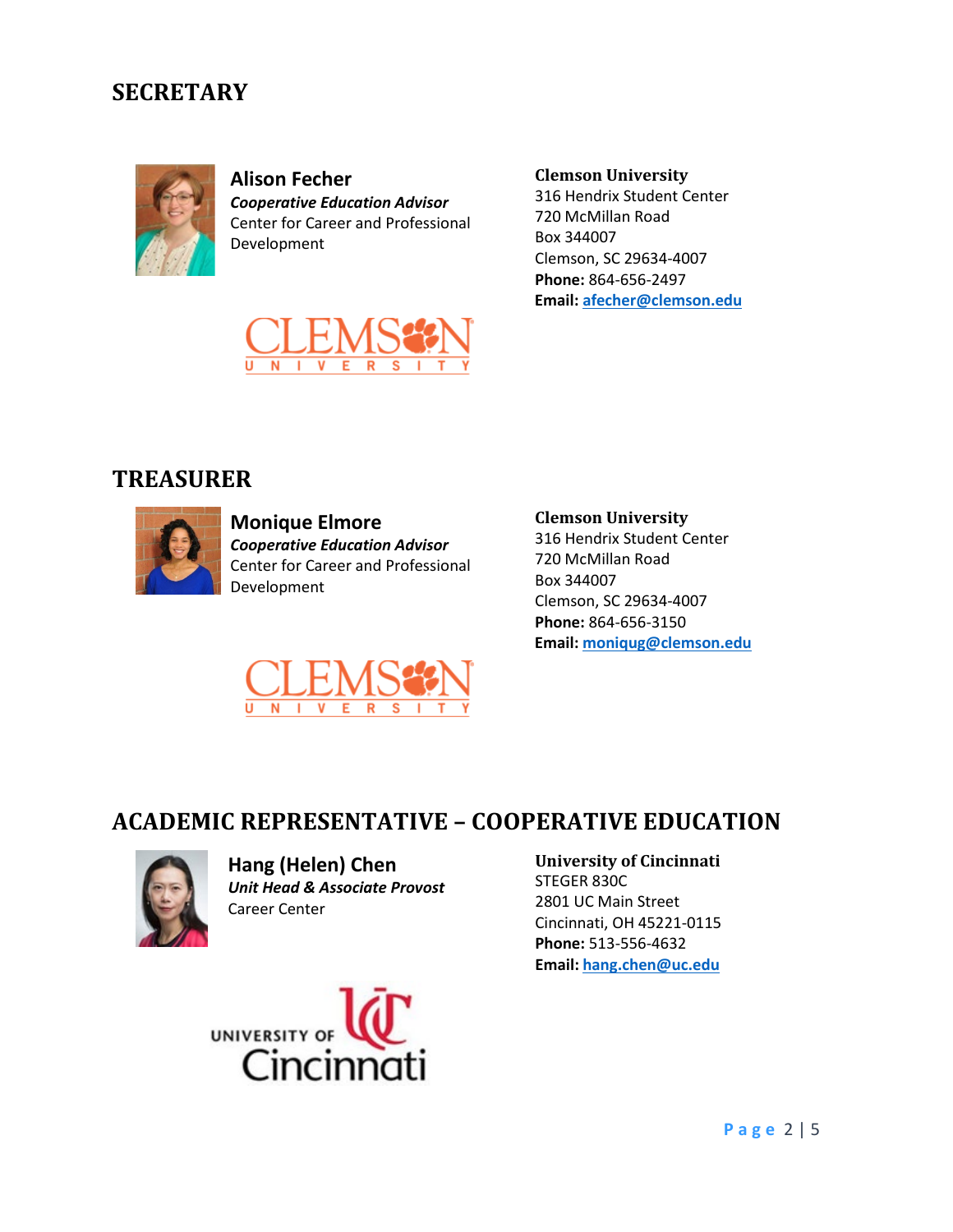### **INDUSTRY REPRESENTATIVE – COOPERATIVE EDUCATION**



**Daniel Vornhagen** *Pre-Construction Manager*



**Danis Building Construction Company** 3233 Newmark Drive Ave Miamisburg, OH 45342 **Phone:** 937-228-1225 **Email[: dan.vornhagen@danis.com](mailto:dan.vornhagen@danis.com)**

### **AWARDS CHAIR**



**Julie Nguyen** *Assistant Coop Coordinator* Bioengineering & Chemical Engineering **Northeastern University** 514 HO 360 Huntington Avenue Boston, MA 02115 **Phone:** 617-373-6940 **Email[: ju.nguyen@northeastern.edu](mailto:ju.nguyen@northeastern.edu)**



## **COMMUNICATIONS / PUBLIC RELATIONS CHAIR**



**Kyle Liechty** *Talent Scout* Hardware & Cell Engineering Internships & Co-ops



**Tesla Phone:** 517-432-6572 **Email: [kliechty@tesla.com](mailto:kliechty@tesla.com)**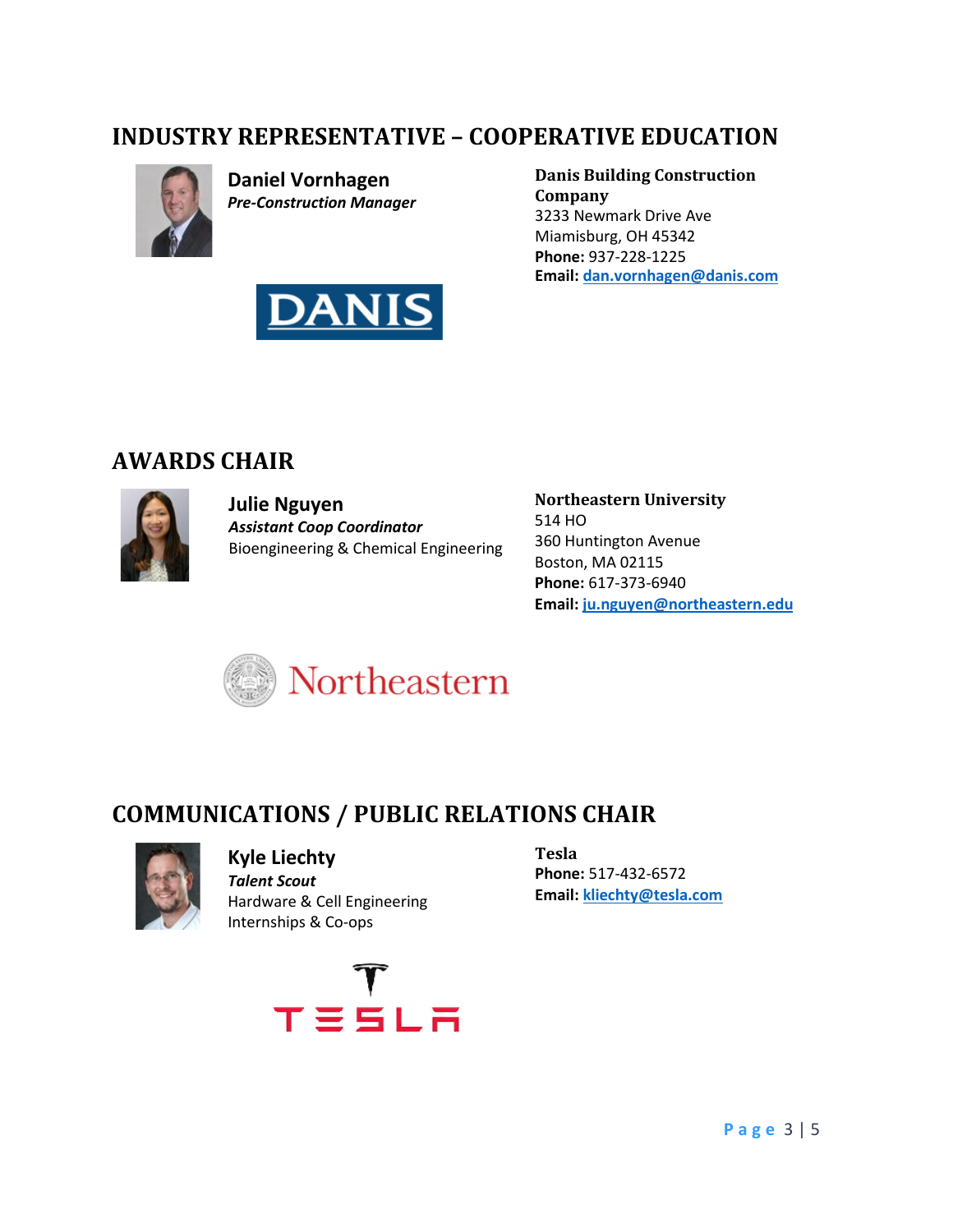## **ASEE CEED PROGRAM CHAIR**



 **Katherine McConnell**  *Sr. Professional Development Advisor* External Relations & SEE Initiative

### **University of Colorado - Boulder**

Mechanical Engineering 111 Engineering Drive ECME 112C Boulder, CO 80309-0427 **Phone:** 303-492-8483 **Email: [katherine.mcconnell@colorado.edu](mailto:katherine.mcconnell@colorado.edu)**



# **CIEC CEED PROGRAM CHAIR**



**Sandra Leon-Barth** *Faculty Coordinator* Experiential Learning



**University of Central Florida** COMPASS CSEL, Suite 300 Orlando, FL **Phone:** 407-823-1008 **Email: [Sandra.Leon-Barth@ucf.edu](mailto:Sandra.Leon-Barth@ucf.edu)**

## **MEMBERSHIP CHAIR**



#### **Keith Graham**

*Associate Chair of Undergraduate Education* Electrical, Computer & Energy Engineering



University of Colorado<br>Boulder

#### **University of Colorado - Boulder** Engineering Center Room ECEE 1B55A Boulder, CO 80309 **Phone:** 303-735-6687 **Email: [Keith.A.Graham@colorado.edu](mailto:Keith.A.Graham@colorado.edu)**